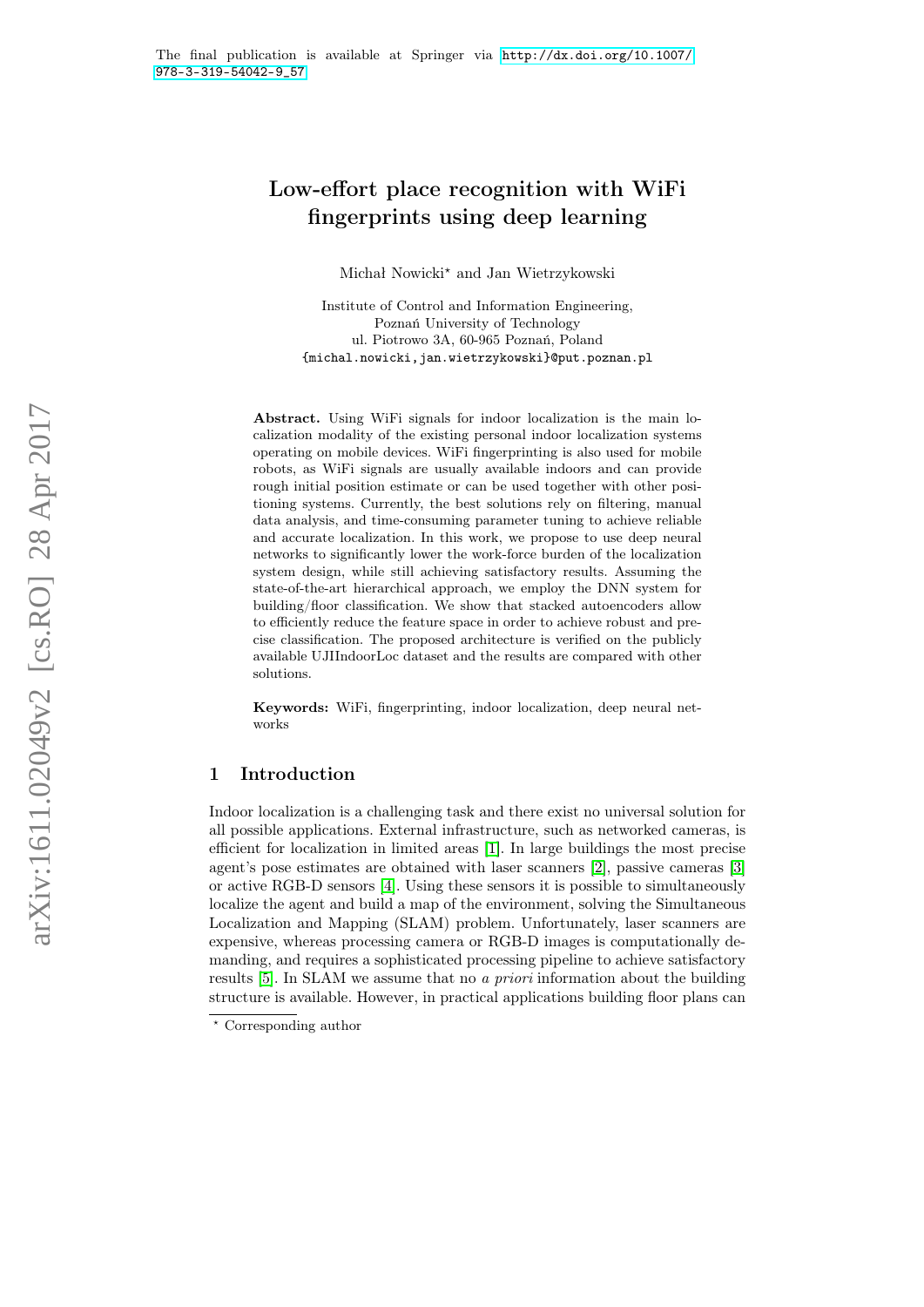#### 2 Michał Nowicki, Jan Wietrzykowski

be often gathered prior to the operation of the localization system. Having an access to a priori map enables us to use WiFi signal information for indoor localization. Nowadays, WiFi networks are ubiquitous in public buildings, offices, shopping malls, etc. Moreover, almost every mobile robot is equipped with a WiFi adapter used for connecting with the Internet or for remote operation. These adapters are also commonly available in mobile phones and tablets that may be used for personal indoor localization [\[6\]](#page-8-5). Therefore, WiFi information can be exploited to provide rough, global position estimates, without additional costs of exteroceptive sensors. One important issue that prevents wider adoption of this solution for indoor localization is the need to survey the entire environment for a WiFi signal strength map prior to the operation of the localization system. Thus, in this paper, we investigate if deep learning – a recent and powerful machine learning paradigm can provide a global location recognition solution from WiFi data on a sparse map of scans, and at a significantly reduced effort for manual tuning.

# 2 Related work

Indoor localization with WiFi for mobile robots is an old idea [\[7\]](#page-8-6), that was proved to be effective in systems using particle filtering approaches and joining WiFi localization with odometry readings [\[8\]](#page-8-7). Possible application environments include buildings with existing WiFi infrastructure where other solutions are too expensive or yet not reliable enough, i.e. for refinery inspection [\[9\]](#page-8-8). Although the most advanced WiFi systems are used for personal indoor localization with mobile devices (smartphones) in order to provide efficient navigation inside buildings and allow to gather statistical information about the movement of clients inside shopping malls, airports, etc.

The typical WiFi scan taken using a mobile device or WiFi adapter in mobile robot contains the names of observed WiFi networks, their MAC addresses and corresponding signal strengths in dBm. Methods to estimate position can be divided into two groups: WiFi ranging [\[10\]](#page-8-9) and WiFi fingerprinting [\[11\]](#page-8-10). In WiFi ranging, the properties of WiFi signal wave are exploited to directly estimate the distance to the access points (APs). These solutions work with clear line-ofsight but are impractical inside buildings due to multiple signal occlusions, wall reflections and overall influence of people. WiFi fingerprinting methods focus on efficiently comparing achieved WiFi scans to the prerecorded database of scans inside buildings and thus are more robust to local signal disturbances.

The processing pipeline for indoor localization systems (ILS) using WiFi fingerprinting is presented based on systems taking part in annual smartphonebased localization challenge at Indoor Positioning and Indoor Navigation conference [\[12\]](#page-9-0). The current state-of-the-art WiFi fingerprinting methods assume hierarchical approach to indoor localization, where the captured scan is at first used to precisely estimate the building where the user is located. The most common solution is to associate each Access Point to the building based where the strongest signal of that network was observed in the recorded database. Dur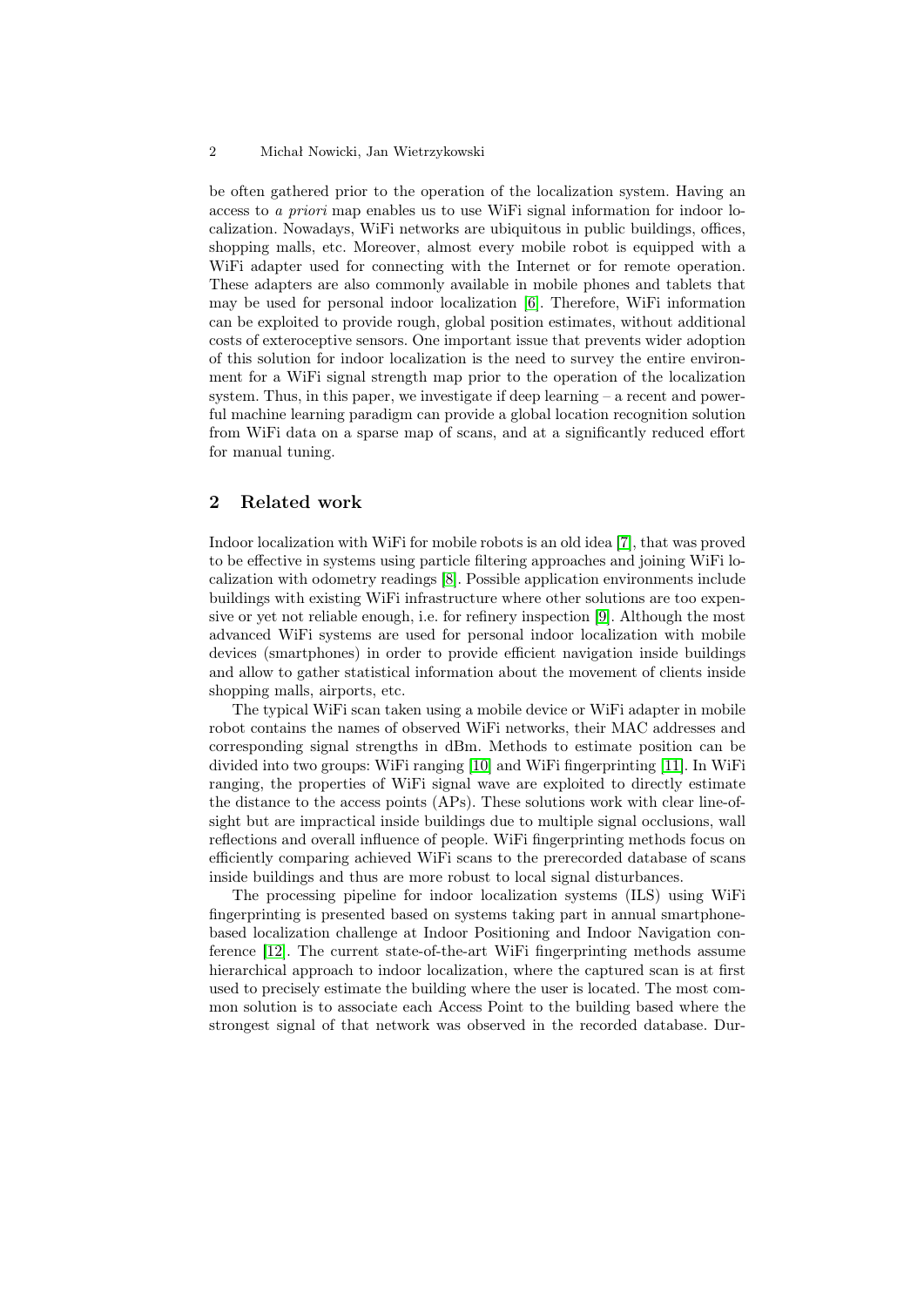ing localization, each network in WiFi scan is analyzed and building is located based on simple voting for each network. Similar procedures are then proposed to estimate proper floor inside the building. The building and floor are usually correctly predicted in  $85\% - 95\%$  of cases [\[12\]](#page-9-0).

The golden standard of estimating user's position in the recognized floor is to use kNN  $(k$  nearest neighbors) [\[11\]](#page-8-10) approach, where  $k$  scans that are the most similar to the analyzed WiFi scan are queried from the database and their positions are averaged to achieve the position estimate. A modified approach is to use weighted kNN [\[13\]](#page-9-1), where the final location is computed similar to kNN, but each queried scan is weighted by the similarity to the current scan. Unfortunately, a dense and precise radio map of WiFi scans recorded every 1−1.5 m in the environment is needed to achieve precise localization. The acquisition process is time-consuming and the kNN or wkNN algorithm is usually tuned in grid parameter search suited to work in the chosen building [\[14\]](#page-9-2). Also, a time-consuming process of data analysis is necessary to filter challenging data to increase system precision.

Those solutions are difficult to tune in a case of a larger building and if a large amount of data is available. Nowadays, the growing amount of available data is caused by the popularity of mobile devices equipped with WiFi adapters. Therefore, machine learning approaches are a promising solution due to less parameter tuning and better scalability in larger environments. In recent works, random forests [\[15,](#page-9-3)[16\]](#page-9-4) were already applied with some success. To the best knowledge of the authors, this article is the first presenting the use of deep neural networks (DNN) for WiFi fingerprinting, while the use of DNN for Ultra Wide Band (UWB) data on a carefully recorded dataset is also a very recent idea [\[17\]](#page-9-5).

Therefore, we propose to use deep neural networks with efficient stacked autoencoders [\[18\]](#page-9-6) to reduce feature dimensionality and to take advantage of a large amount of gathered data. We propose DNN approach for floor and building classification problem and evaluate our system on publicly available data. We believe that DNN approach can reduce the necessary workforce needed to tune WiFi systems and will encourage to use WiFi localization subsystems in mobile robots.

In chapter [3](#page-2-0) we present a detailed architecture of our system. The system introduction is followed by a presentation of experimental data in chapter [4](#page-5-0) that is used for the evaluation performed in chapter [5.](#page-5-1) Finally, the conclusions are drawn in chapter [6.](#page-7-0)

## <span id="page-2-0"></span>3 Low-effort place recognition with deep learning

Recent developments in the field of deep neural networks revolutionized image analysis achieving better results than previous state-of-the-art algorithms. The requirement is that a large database of training samples has to be available. Luckily, gathering a large amount of WiFi scans in the environment is feasible as it is possible by means of crowdsourcing. The rise of deep neural network popularity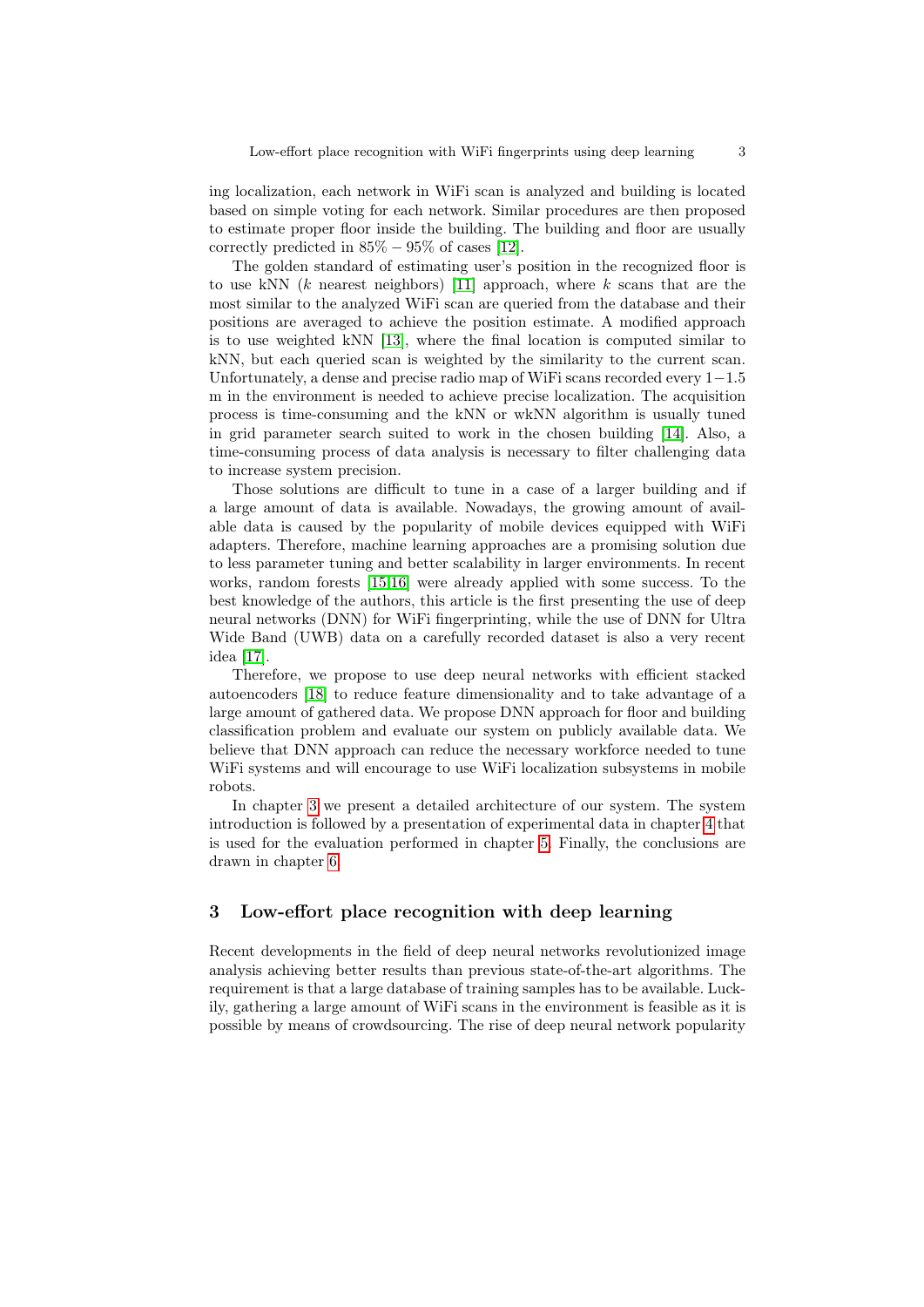#### 4 Michał Nowicki, Jan Wietrzykowski

can be also attributed to increased GPU processing capabilities and emergence of high-level DNN libraries that ease implementation of complex ideas.

In our DNN approach, we also employ the hierarchical approach as in stateof-the-art systems [\[12\]](#page-9-0). We propose a classification DNN with autoencoders to predict floor and building based on a single scan. We will shortly present used architectures of DNNs.



<span id="page-3-0"></span>Fig. 1. Stacked autoencoder (SAE) used in DNN to determine floor and building. The input to SAE are signal strengths detected in a scan with one value for each network visible in the training database. The output of decoder is the reconstructed input from reduced representation. The HL stands for hidden layer and the numbers in parentheses represent the number of neurons in the layer

Each WiFi scan contains the signal strength measurements for APs available in its vicinity, but only a subset of a total number of networks in the environment are observed. Therefore, it is difficult to propose a reduced higherlevel features for machine learning approaches. Fortunately, we can use stacked autoencoders [\[18\]](#page-9-6) for this task and provide raw measurements at DNN input. Stacked autoencoders (SAE) are parts of the deep network used to reduce the dimensionality of the input data by learning the reduced representation of the original data during unsupervised training. The used SAE (blue) with additional decoder part (red) is presented in Fig. [1.](#page-3-0) The SAE is learned during unsupervised training and the goal is to train the pair encoder-decoder to achieve the same information at the output as it was provided as input. Due to the fact that the dimensionality of the layer between encoder and decoder is smaller than the size of the input vector, the network has to learn the reduced representation of information provided at the input.

When the unsupervised learning of weights of SAE is finished, the decoder part of the network is disconnected and typical fully-connected layers of a deep network are connected to the output of the encoder (as presented in Fig. [2\)](#page-4-0), that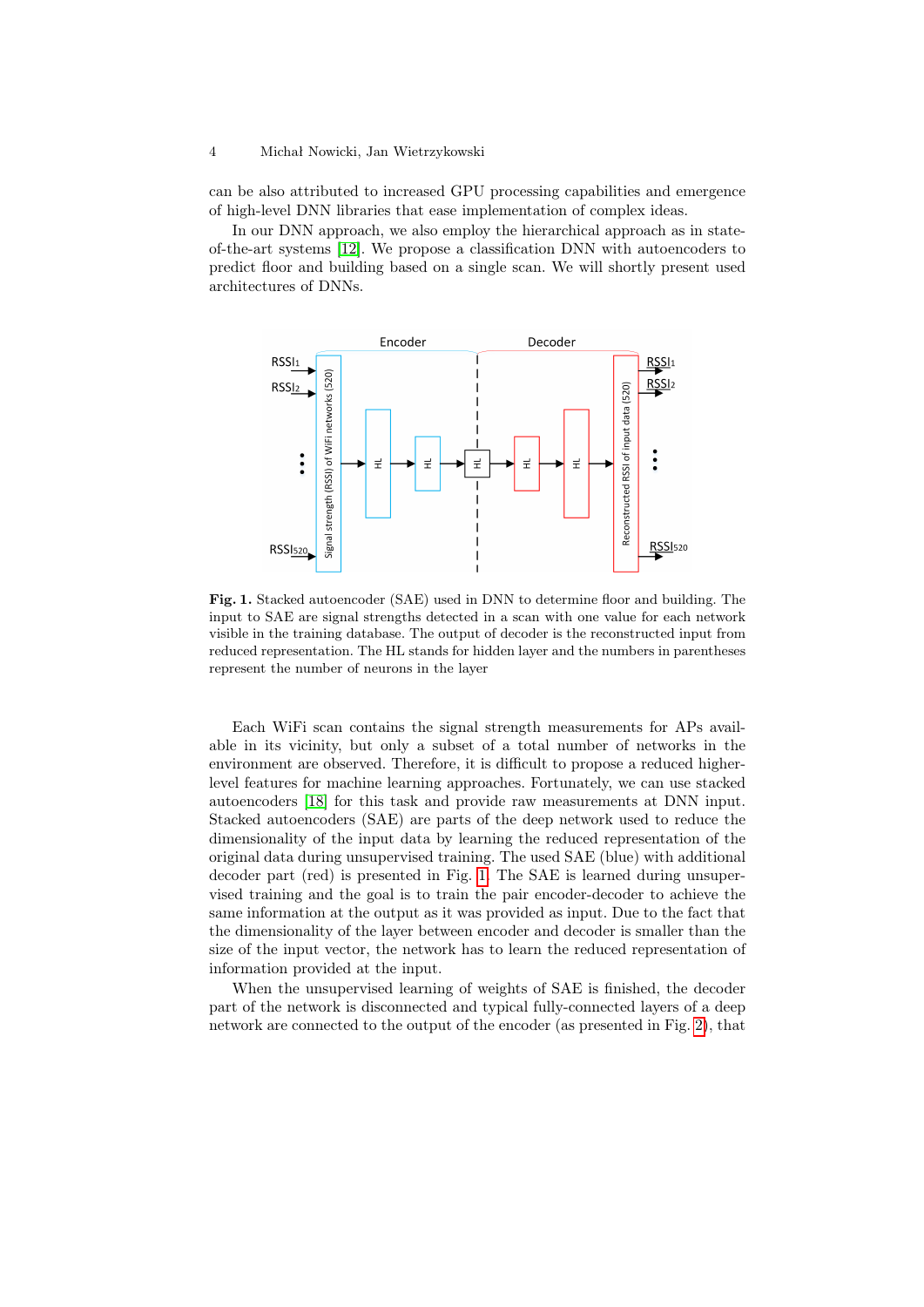

<span id="page-4-0"></span>Fig. 2. Architecture of DNN with SAE used to classify building and floor based on provided input WiFi scan. The already pre-trained encoder part is connected to classifier. The numbers in parentheses represent the number of neurons in the layer

we call the classifier. In Fig. [2,](#page-4-0) the exemplary classifier part consists of two hidden layers, but the number of neurons has to be chosen based on the complexity of the problem. We also employ dropout [\[19\]](#page-9-7) between hidden layers of the classifier, which randomly drops connections between layers during training to force the network to learn redundant representation and thus achieve better generalization and avoid overfitting. The final output layer is a softmax layer that outputs the probabilities of a current sample belonging to analyzed classes. If the number of buildings is denoted by  $N$  and the number of floors in a building  $i$  is denoted by  $M_i$ , the output layer consists of  $\sum_{i=1}^{N} M_i$  neurons.

Before the supervised learning is performed, the labeled data is divided into the training, validation, and testing sets. The DNN is learned on training data with performance checks on validation data, while final performance is provided based on the testing set. During the training process, weights of SAE learned during unsupervised training and weights in classifier are modified to create a final system. In our solution, the training process uses categorical cross entropy error with the Adam optimizer.

In our work we used Keras library<sup>[1](#page-4-1)</sup> for deep neural networks with Tensor-Flow<sup>[2](#page-4-2)</sup> for numerical computation using data flow graphs and Scikit-learn <sup>[3](#page-4-3)</sup> for typical machine learning operations.

<span id="page-4-1"></span> $^1$  <https://keras.io/>

<span id="page-4-2"></span> $^2$  <https://www.tensorflow.org/>

<span id="page-4-3"></span> $^3$  <http://scikit-learn.org/>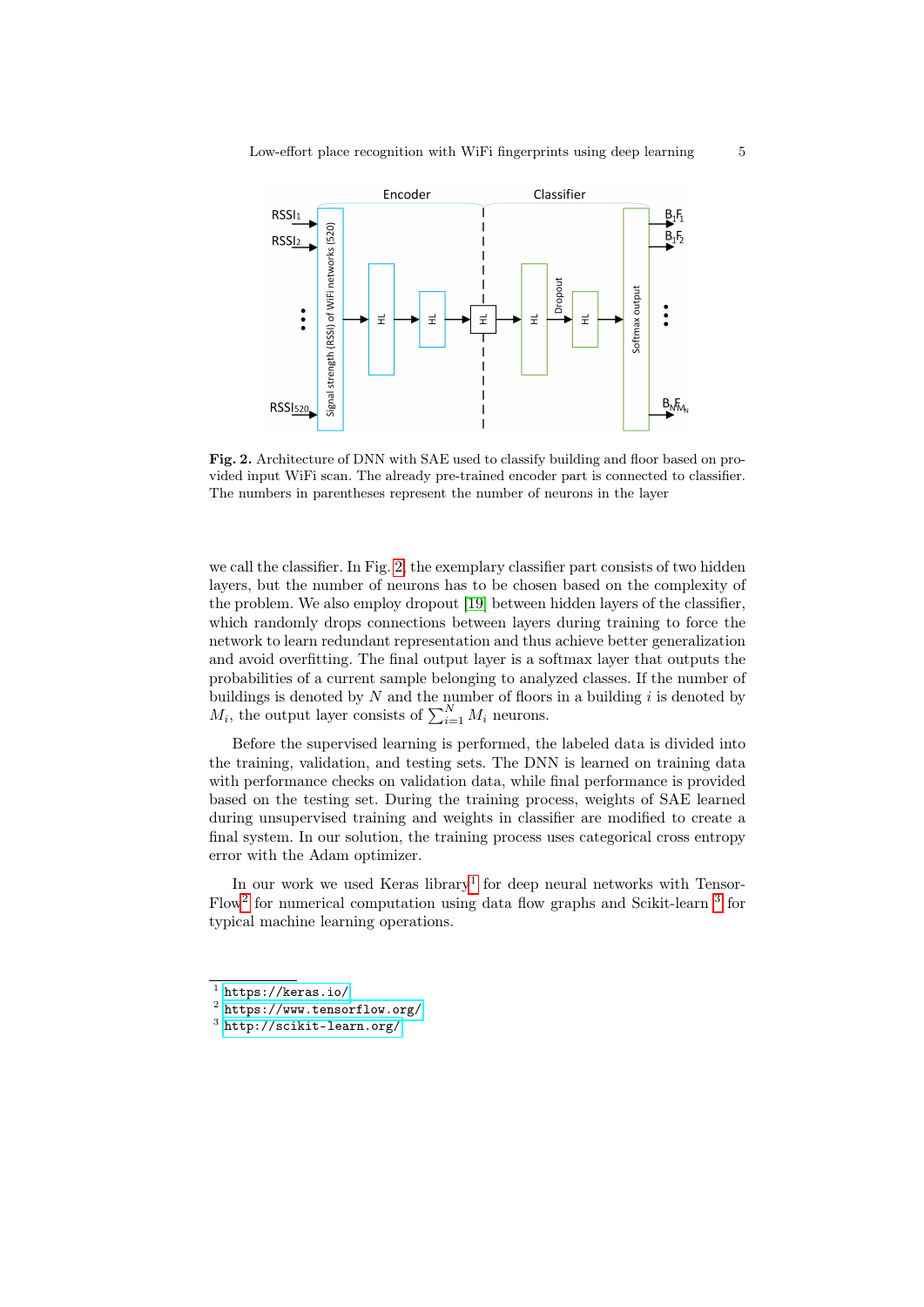6 Michał Nowicki, Jan Wietrzykowski

## <span id="page-5-0"></span>4 Experimental data

To evaluate proposed algorithms and allow comparison with methods proposed by other researchers, a large dataset that contains labeled positions and is publicly available is necessary. Fortunately, there is the UJIIndoorLoc dataset [\[14\]](#page-9-2) that contains WiFi measurements used during EvAAL competition at IPIN 2015 [\[12\]](#page-9-0) and is made publicly available[4](#page-5-2) . The dataset consists of 21048 WiFi scans that are divided into 19937 training and 1111 validation samples that were recorded in buildings of the University of Jaume I in Spain at the area of almost 110000 square meters. The registered data comes from 25 different Android devices and was recorded with the help of 20 users.

Each scan in the database contains 529 attributes. At the area of operation, 520 different APs were discovered and therefore the first 520 attributes inform about the received signal strength of those networks. The signal strengths vary from -104 dBm in a case of poor reception to almost 0 dBm. When AP is not available, the value of 100 is provided. The remaining 9 attributes contain information about longitude and latitude of measurement, floor number, building ID, space ID, relative position, user ID, phone ID and the timestamp of the measurement.

The public version of UJIIndoorLoc dataset doesn't contain the testing samples made available only for the competitors at EvAAL [\[12\]](#page-9-0). Therefore, we decided to randomly divide UJI training data samples into training and validation samples and treat UJI validation data as testing samples. This operation allows us to reliably compare our results with results obtained by teams participating in mentioned competition.

The UJIIndoorLoc dataset consists of series of user measurements without averaging, no dense radio map is available and validation/testing is performed 4 months later than original data gathering. Therefore, the localization on data from UJIIndoorLoc is challenging, but obtained results can be used to estimate the real-life performance of the system.

## <span id="page-5-1"></span>5 Experimental evaluation

#### 5.1 Representing the lack of WiFi signal

Using machine learning approaches for WiFi fingerprinting is challenging as the number of features (equal to the number of APs) is big comparing to the number of features containing signal strengths of detected networks. Therefore, the problem is to define a representation of the lack of measurement for the majority of features. In the representation used in UJIIndoorLoc, the lack of measurement is denoted by 100, when measured signals strengths vary from 0 to −104 dBm. In the performed tests, we assumed that the lack of signal strength measurement is equal to 100 or assumed that it is equal to  $-110$  dBm, which is a signal weaker that the weakest signal ever received in the provided dataset. Additionally, we

<span id="page-5-2"></span> $^4$  <https://archive.ics.uci.edu/ml/datasets/UJIIndoorLoc>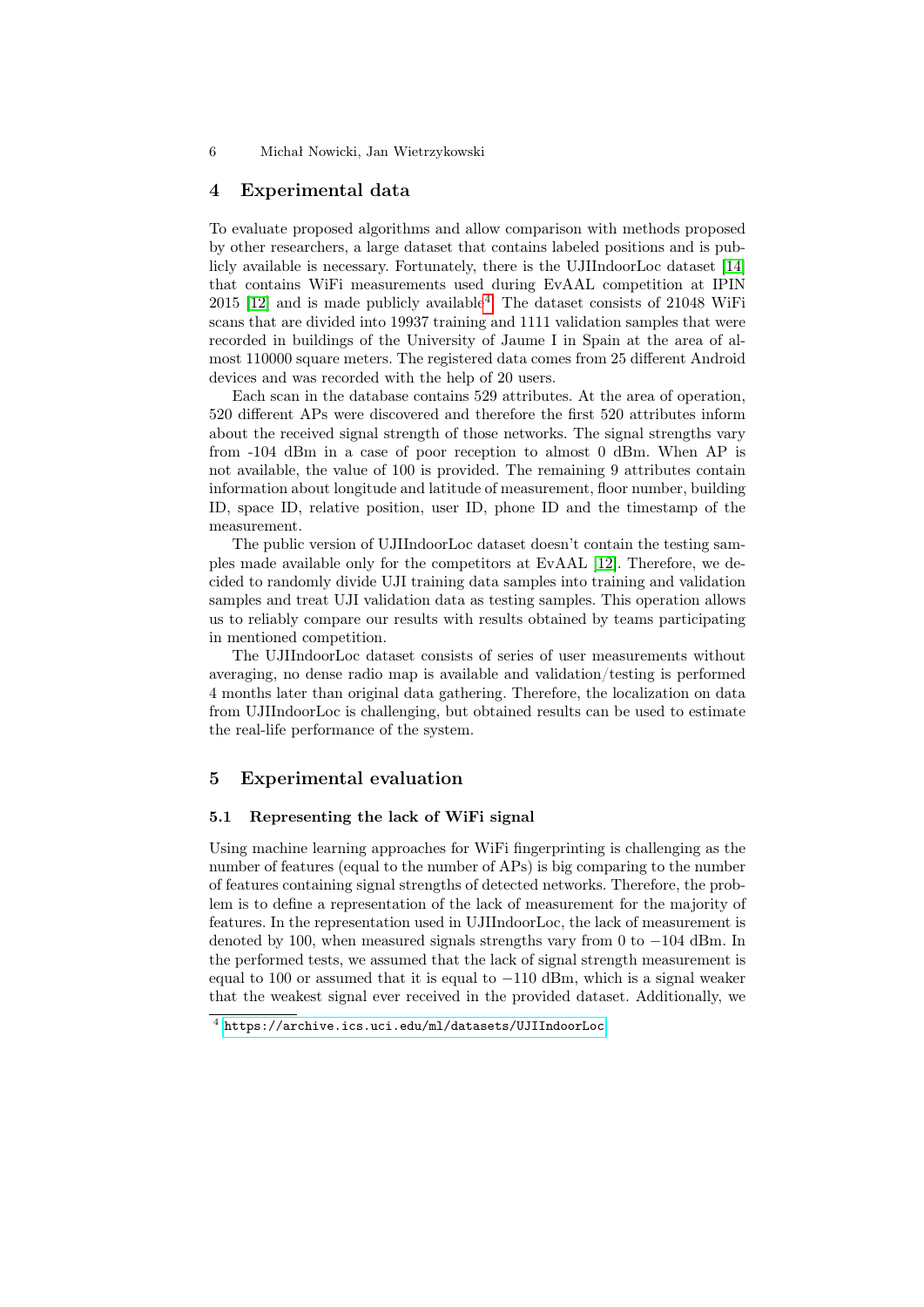scaled the WiFi measurements to have mean equal to 0 and variance equal to 1. We also tested scaling measurements for each WiFi independently or computed the same scaling for all WiFi measurements. The influence of those parameters for floor and building classification problem with the network consisting of SAE (256-128-64) containing three hidden layers of 256, 128, and 64 neurons, and the classifier (128-128) with two hidden layers containing 128 and 128 neurons was measured and is presented in Tab. [1.](#page-6-0)

<span id="page-6-0"></span>Table 1. Achieved correct building and floor recognition rates with different input data scaling and treatment of the lack of AP measurement

| Network used             | Lack of AP | Scaling     | Validation dataset Testing dataset |       |
|--------------------------|------------|-------------|------------------------------------|-------|
| SAE (256-128-64)         | 100        | Independent | 0.973                              | 0.529 |
|                          | $-110$     | Independent | 0.996                              | 0.851 |
| Classifier $(128 - 128)$ | 100        | Joint       | 0.995                              | 0.845 |
|                          | $-110$     | Joint       | 0.982                              | 0.911 |

The obtained results on validation dataset are similar, but the best results are obtained when each WiFi measurement is scaled in the same way and lack of AP is represented by a value of -110 dBm. We believe that independent scaling does not provide expected better results due to the fact that some networks are underrepresented and thus the proposed scaling is not suitable for WiFi measurements that are out of the range calculated for that network on the basis of the training samples. The problems with representing the lack of network as 100 dBm might stem from data discontinuity as greater measurements do not mean better reception, which is not the case for representing a lack of measurement as -110 dBm.

### 5.2 Building and floor classification

When it comes to building and floor classification problem, several DNN architectures with most distinguishable results are presented in Fig. [3.](#page-7-1) For each architecture, we tried different options, adding dropout layers with a percent of dropped connections varying from 5% to 20% and different values of learning rates for the Adam optimizer to achieve the best results.

The first two architectures in Fig. [3](#page-7-1) are fully-connected neural networks without SAE part. Those networks still can be considered deep neural networks as these networks utilize dropout to prevent overfitting. Increasing the number of neurons in those networks resulted in increased correct recognitions on validation dataset, even up to 98% correct building and floor detections, but performed significantly worse in a case of independent testing dataset yielding up to 88%. We believe that 10% difference in performance on validation and testing dataset is due to the problem that only part of the input vector contains signal strengths of APs and the rest is equal to no signal strength measurement.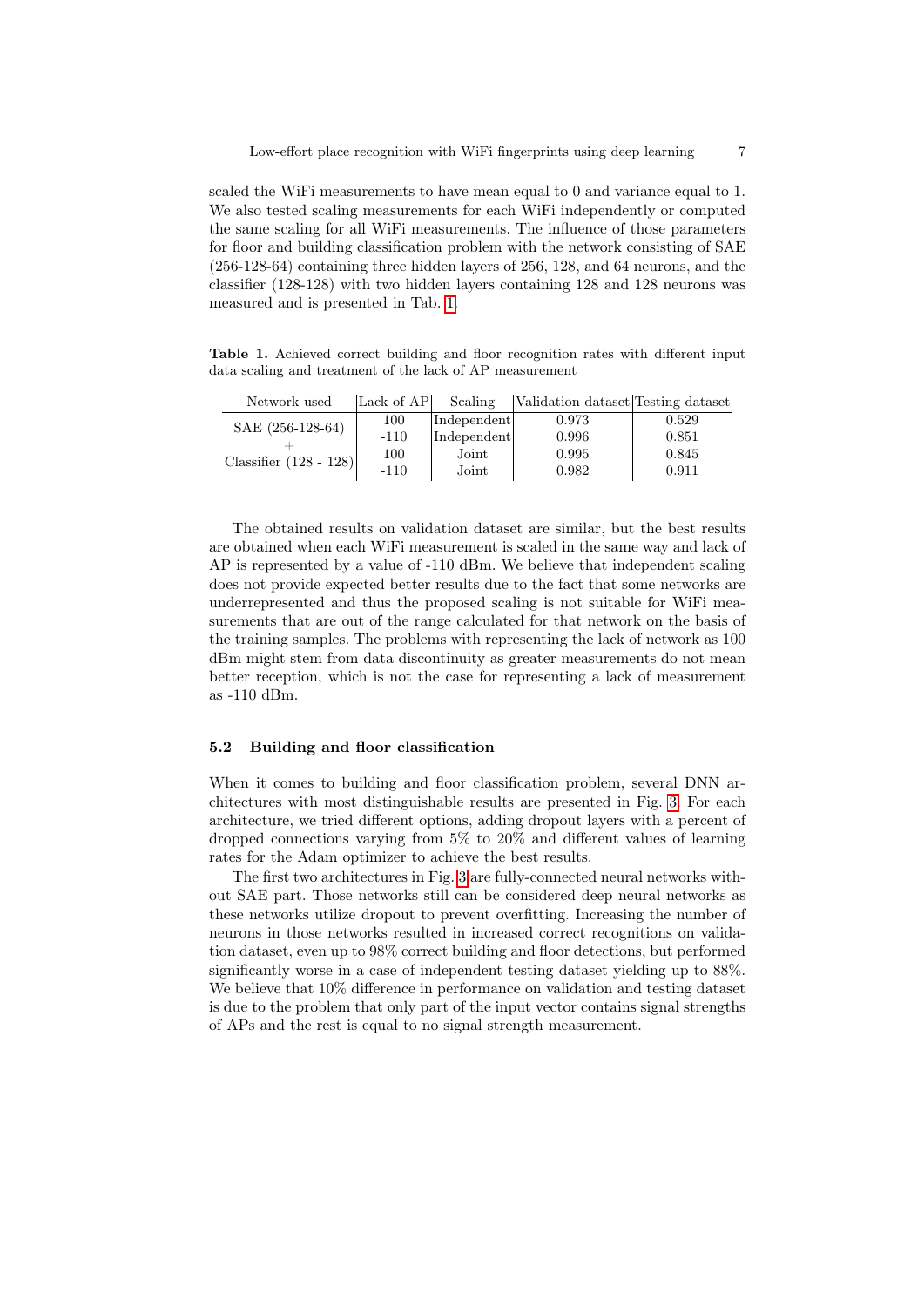

<span id="page-7-1"></span>Fig. 3. Comparison of correct recognition ratios for different DNN architectures evaluated in building and floor classification problem obtained on validation and testing samples. The numbers in parentheses inform about the number of neurons in the hidden layers.

Therefore, we decided to utilize SAE to efficiently reduce the dimensionality of input vector from 520 networks to 256, 128 and 64 features in different scenarios. The SAE part was then connected to typical classifier part. The proposed architecture still yields of around 99% of correct recognitions on validation dataset but allowed to increase the correct recognition rate on testing samples up to 91%. This proves that SAE learns a simplified representation of input information that enables the system to achieve better results than networks without autoencoders.

Finally, the architecture with the best ratio of correct recognitions, SAE  $(256-128-64)$  + Classifier (128-128), was trained with the same parameters on training and validation data. The recognition test was then performed on the testing samples yielding 92% correct building and floor recognitions. The naive approach that finds the most similar scan in training samples based on Euclidean distance resulted in only 75% correct recognitions. Comparing to results obtain during EvAAL competition, the competing teams achieved results from around 87% to 96% percent, but on the original testing dataset that was unavailable to the authors of the article. Nevertheless, achieved results suggest that the DNN approach might achieve comparable results to state-of-the-art systems that took months to carefully develop and tune.

# <span id="page-7-0"></span>6 Conclusions

Applying deep learning to WiFi fingerprinting allowed to achieve a system that estimates floor and building on the publicly available dataset with the accuracy that is comparable to state-of-the-art approaches, but allows to reduce the needed effort as no additional tuning or filtering is needed. The application of stacked autoencoders (SAE) for WiFi feature space reduction results in deep networks that can be easier to learn and perform better on the testing dataset. The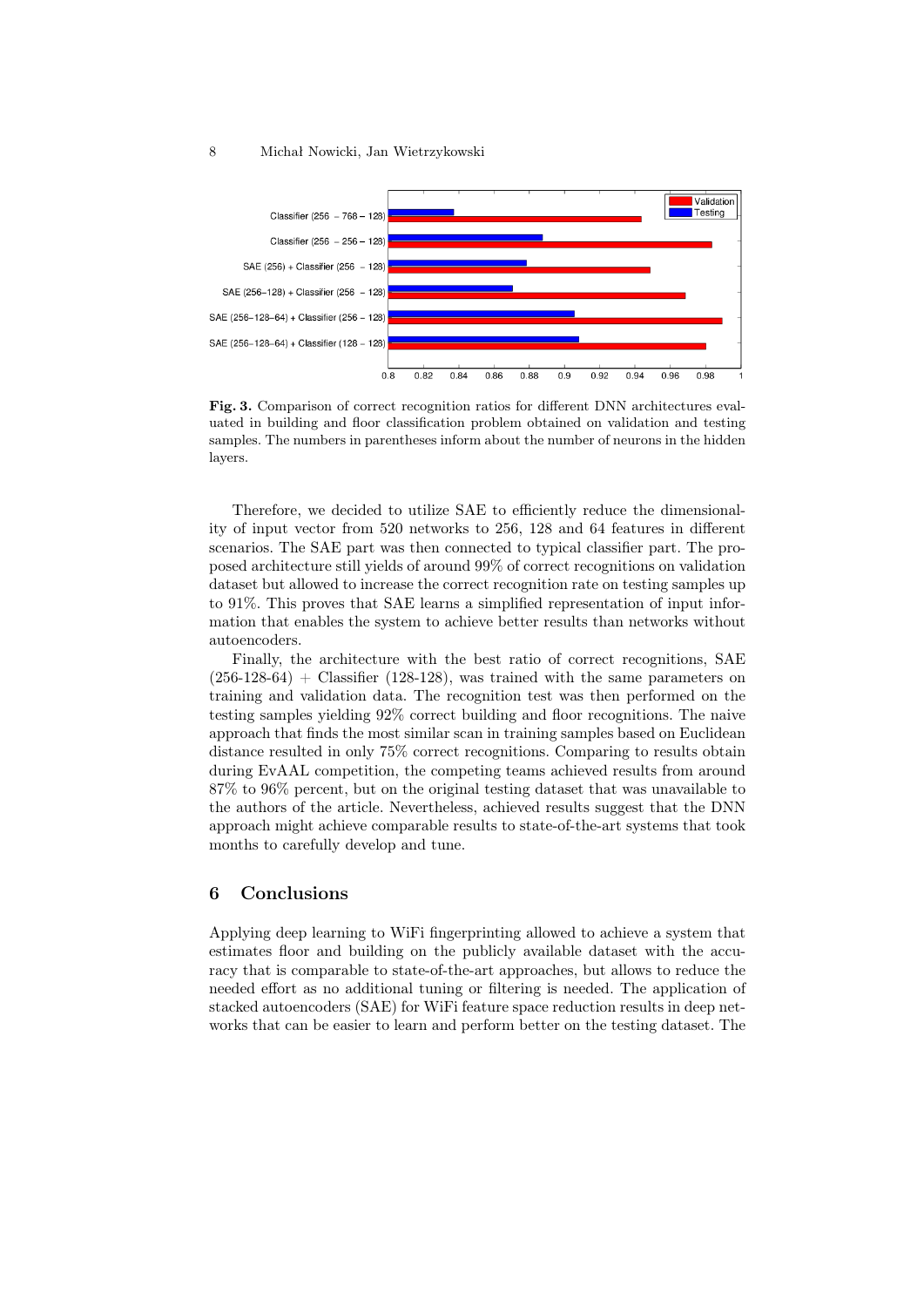future work will focus on using deep learning for estimating the final X, Y position of the user by solving the regression problem, and on applying the proposed DNN architecture for estimating the user position inside smaller clusters/areas defined at each floor.

# Acknowledgements

This research was funded by the National Science Centre in Poland in years 2016-2019 under the grant 2015/17/N/ST6/01228.

# References

- <span id="page-8-0"></span>1. A. Kasiński and P. Skrzypczyński. Perception network for the team of indoor mobile robots. concept. architecture. implementation. Engineering Applications of Artificial Intelligence, 14(2):125–137, 2001.
- <span id="page-8-1"></span>2. P. Skrzypczyński. Simultaneous localization and mapping: A feature-based probabilistic approach. Int. Journal of Applied Mathematics and Computer Science, 19(4):575–588, 2009.
- <span id="page-8-2"></span>3. J. M. M. Montiel R. Mur-Artal and J. D. Tardós. ORB-SLAM: a Versatile and Accurate Monocular SLAM System. CoRR, abs/1502.00956, 2015.
- <span id="page-8-3"></span>4. M. Nowicki and P. Skrzypczyński. Combining photometric and depth data for lightweight and robust visual odometry. In European Conf on Mobile Robots  $(ECMR)$ , pages 125–130, Barcelona, 2013.
- <span id="page-8-4"></span>5. M. Fularz, M. Nowicki, and P. Skrzypczyński. Adopting feature-based visual odometry for resource-constrained mobile devices. In A. Campilho and M. Kamel, editors, Image Analysis and Recognition, volume LNCS 7324, pages 431–441. Springer, 2014.
- <span id="page-8-5"></span>6. M. Nowicki and P. Skrzypczyński. Indoor navigation with a smartphone fusing inertial and wifi data via factor graph optimization. In *MobiCASE 2015*, volume LNICST 162, pages 1–19. Springer, 2015.
- <span id="page-8-6"></span>7. J. M. C. Plaza V. M. Olivera and O. S. Serrano. WiFi Localization Methods for Autonomous Robots. Robotica, 24(4):455–461, July 2006.
- <span id="page-8-7"></span>8. J. Biswas and M. Veloso. WiFi localization and navigation for autonomous indoor mobile robots. In Robotics and Automation (ICRA), 2010 IEEE International Conference on, pages 4379–4384, May 2010.
- <span id="page-8-8"></span>9. M. Sweatt, A. Ayoade, Q. Han, J. Steele, K. Al-Wahedi, and H. Karki. WiFi based communication and localization of an autonomous mobile robot for refinery inspection. In 2015 IEEE International Conference on Robotics and Automation (ICRA), pages 4490–4495, May 2015.
- <span id="page-8-9"></span>10. M. Ciurana, F. Barcelo-Arroyo, and F. Izquierdo. A Ranging Method with IEEE 802.11 Data Frames for Indoor Localization. In Proceedings of the 2007 IEEE Wireless Communications and Networking Conference, pages 2092–2096, Washington, DC, USA, 2007. IEEE Computer Society.
- <span id="page-8-10"></span>11. P. Bahl and V. N. Padmanabhan. RADAR: an in-building RF-based user location and tracking system. In INFOCOM 2000. Nineteenth Annual Joint Conference of the IEEE Computer and Communications Societies. Proceedings. IEEE, volume 2, pages 775–784 vol.2, 2000.